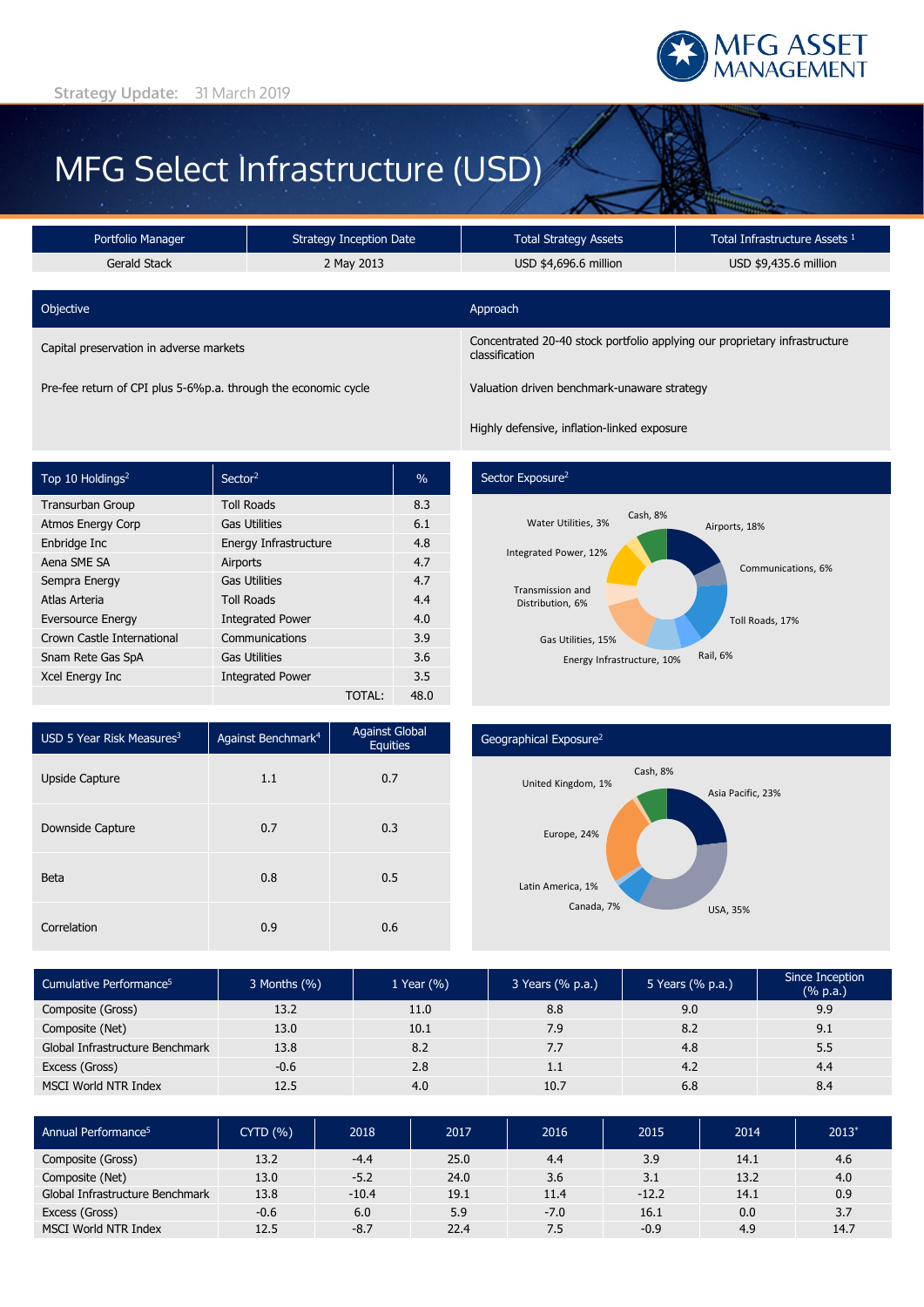<sup>1</sup> Comprised of all Infrastructure Strategies

<sup>2</sup> The data is based on a representative portfolio for the strategy. Refer to the GIPS Disclosure below for further information. Sectors are internally defined. Geographical exposure is by domicile of listing.

Exposures may not sum to 100% due to rounding.<br><sup>3</sup> Risk measures are for the Select Infrastructure Composite before fees. The Global Equity Index is the MSCI World NTR Index.<br><sup>4</sup> The Benchmark or Global Infrastructure benc January 2015 onwards, the benchmark is the S&P Global Infrastructure NTR Index. Note: the UBS Developed Infrastructure and Utilities NTR Index ceased to be published from 31 May 2015, replaced on 1 January 2015 with the S&P Global Infrastructure Index NTR.

<sup>5</sup> Returns are for the Select Infrastructure Composite and denoted in USD. Performance would vary if returns were denominated in a currency other than USD. Refer to the GIPS Disclosure section below for further information. Composite (Net) returns are net of fees charged to clients and have been reduced by the amount of the highest fee charged to any client employing that strategy during the period under consideration. Actual fees may vary depending on, among other things, the applicable fee schedule and portfolio size. Fees are available upon request.<br>\* Returns are only for part year.

#### **IMPORTANT NOTICE**

This material is being furnished to you to provide summary information regarding Magellan Asset Management Limited 'doing business as'/'trading as' MFG Asset Management ('MFG Asset<br>Management') and an investment fund or in distribution is not authorised or is unlawful. This material does not constitute, and may not be used for the purpose of, an offer or solicitation in any jurisdiction or in any circumstances in distribution is not authoris which such an offer or solicitation is unlawful or not authorized or in which the person making such offer or solicitation is not qualified to do so. This material is not intended to constitute advertising or advice of any kind and you should not construe the contents of this material as legal, tax, investment or other advice.

The investment program of the Strategy presented herein is speculative and may involve a high degree of risk. The Strategy is not intended as a complete investment program and is suitable only for sophisticated investors who can bear the risk of loss. The Strategy may lack diversification, which can increase the risk of loss to investors. The Strategy's performance<br>may be volatile. The past perform any return from it. There can be no assurance that the Strategy will achieve any targeted returns, that asset allocations will be met or that the Strategy will be able to implement its investment Strategy or achieve its investment objective. The management fees, incentive fees and allocation and other expenses of the Strategy will reduce trading profits, if any, or increase losses. The Strategy will have limited liquidity, no secondary market for interests in the Strategy is expected to develop and there are restrictions on an investor's ability to withdraw and transfer interests in the Strategy. In making an investment decision, you must rely on your own examination of any offering documents relating to the Strategy.

No representation or warranty, express or implied, is made with respect to the correctness, accuracy, reasonableness or completeness of any of the information contained in this material.<br>This information is subject to chan responsible or liable for any losses, whether direct, indirect or consequential, including loss of profits, damages, costs, claims or expenses, relating to or arising from your use or reliance upon any part of the information contained in this material including trading losses, loss of opportunity or incidental or punitive damages.

This material is strictly confidential and is being provided to you solely for your information and must not be copied, reproduced, published, distributed, disclosed or passed to any other<br>person at any time without the pr the written permission of the owner.

United Kingdom - This material does not constitute an offer or inducement to engage in an investment activity under the provisions of the Financial Services and Markets Act 2000 (FSMA). This material does not form part of any offer or invitation to purchase, sell or subscribe for, or any solicitation of any such offer to purchase, sell or subscribe for, any shares, units or<br>other type of investment produc authorised under the FSMA and its distribution in the United Kingdom and is only being made to persons in circumstances that will not constitute a financial promotion for the purposes of section 21 of the FSMA as a result of an exemption contained in the FSMA 2000 (Financial Promotion) Order 2005 as set out below. This material is exempt from the restrictions in the FSMA as it is to be strictly communicated only to 'investment professionals' as defined in Article 19(5) of the Financial Services and Markets Act 2000 (Financial Promotion) Order 2005 (FPO).

United States of America - This material is not intended as an offer or solicitation for the purchase or sale of any securities, financial instrument or product or to provide financial services. It is not the intention of MFG Asset Management to create legal relations on the basis of information provided herein. Where performance figures are shown net of fees charged to clients, the performance has been reduced by the amount of the highest fee charged to any client employing that particular strategy during the period under consideration. Actual fees may vary depending on, among other things, the applicable fee schedule and portfolio size. Fees are available upon request and also may be found in Part II of MFG Asset Management's Form ADV.

The Global Infrastructure Benchmark is comprised of the following: from inception to 31 December 2014 the benchmark is UBS Developed Infrastructure & Utilities Index Net Total Return<br>and from 1 January 2015 the benchmark i The UBS Developed Infrastructure & Utilities Index Net Total Return is a market capitalisation weighted index that is designed to measure the equity performance of listed Infrastructure

and Utility stocks. Index results assume the reinvestment of all distributions of capital gain and net investment income using a tax rate applicable to non-resident institutional investors who do not benefit from double taxation treaties.

The S&P Global Infrastructure Net Total Return Index is a market capitalisation weighted index that is designed to track 75 companies from around the world diversified across three infrastructure sectors energy, transportation and utilities. Index results assume the reinvestment of all distributions of capital gain and net investment income using a tax rate applicable to non-resident institutional investors who do not benefit from double taxation treaties.

#### **GLOBAL INVESTMENT PERFORMANCE STANDARDS (GIPS®) DISCLOSURE**

Magellan Asset Management Limited, doing business as MFG Asset Management in jurisdictions outside Australia and New Zealand, (MFG Asset Management) claims compliance with the Global Investment Performance Standards (GIPS ®)

For the purpose of complying with GIPS, the Firm is defined as all discretionary portfolios managed by MFG Asset Management, excluding portfolios managed by subsidiaries operating as<br>distinct business entities. MFG Asset M Sydney, Australia. Total Firm assets is defined as all assets managed by MFG Asset Management, excluding assets managed by subsidiaries operating as distinct business entities.

The Global Select Infrastructure composite is a concentrated global strategy investing in strictly defined or "pure" infrastructure companies, (typically 20-40). The filtered investment universe is comprised of stocks that 1. generate reliable income streams 2. benefit from inflation protection and 3. have an appropriate capital structure. The investment objective of the strategy is to minimise the risk of permanent capital loss; and achieve superior risk adjusted investment returns over the medium to long-term. The composite was created in May 2013.

To achieve investment objectives, the composite may also use derivative financial instruments including, but not limited to, options, swaps, futures and forwards. Derivatives are subject<br>to the risk of changes in the marke leveraging effect, which may increase the volatility of the composite and may reduce its returns.

A copy of the composite's GIPS compliant presentation and/or the firm's list of composite descriptions are available upon request by emailing client.reporting@magellangroup.com.au The representative portfolio is an account in the composite that closely reflects the portfolio management style of the strategy. Performance is not a consideration in the selection of the representative portfolio. The characteristics of the representative portfolio may differ from those of the composite and of the other accounts in the composite. Information regarding the representative portfolio and the other accounts in the composite is available upon request.

USD is the currency used to calculate performance. The currency of the currency used to calculate performance.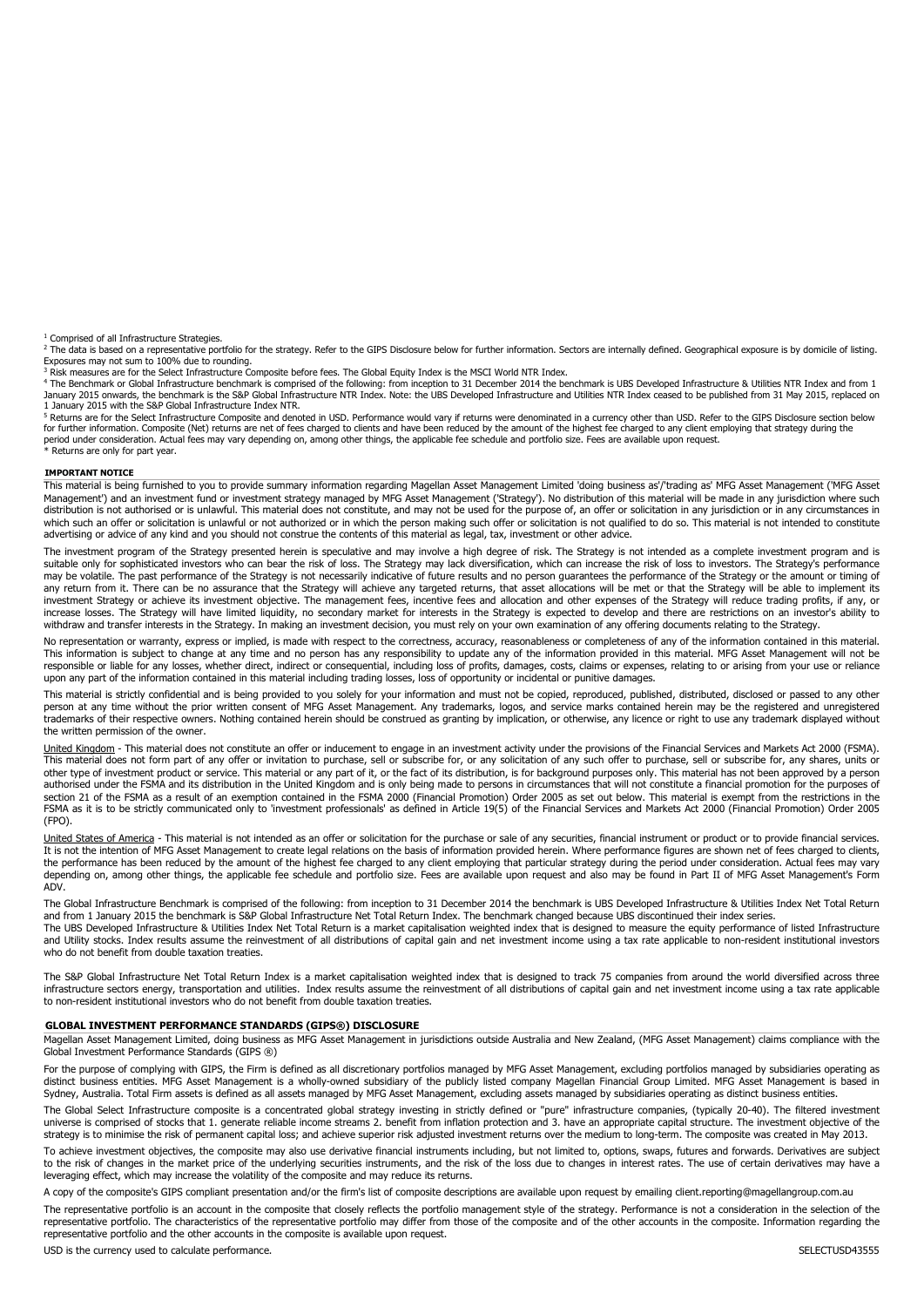## **Strategy Commentary**

The portfolio recorded a positive return for the quarter. Stocks that added the most on a contribution basis included the investments in Crown Castle International of US, Enbridge of Canada and Atlas Arteria of Australia. Crown Castle, which reported a 15% jump in net revenue for the fourth quarter that translated into a 160% increase in earnings per share, climbed 19% on talk the company is well positioned to benefit from more investment in 4G mobile and the rise of 5G networks. Enbridge, which pipes oil, rallied 16% after posting better-than-expected fourth-quarter profits and its pipelines ran at full capacity due to bottlenecks in alternative methods of transporting oil. Atlas Arteria rose 18% after the operator of three toll roads in Europe and one in the US announced guidance for a 25% distribution increase in 2019 and confirmed its internalisation of management functions would be completed early, with the new management taking control on April 1.

No stocks detracted during the quarter.

## **Key Stock in Focus – Atlas Arteria**



## **Atlas Arteria: An ASX-listed toll road company with foreign assets.**

France's Autoroutes Paris-Rhin-Rhône, or APRR, is a 2,318 kilometre network of toll roads in the east of the country that links the wealthiest regions of Paris and Lyon, offers a freight route to Germany, Switzerland and Italy and goes all the way to the French Alps ski region. A 25% stake in APRR is the main asset of ASX-listed Atlas Arteria, which was created in 2010 when Macquarie Infrastructure Group split the 11 toll roads it managed into two companies.

On top of APRR, Atlas Arteria has ownership in three other toll roads in Europe and the US. The company, which earned A\$1.16 billion in revenue in 2018, has a 25% stake in Frenchbased Adelac, the name of the company that owns the concession to a 20-kilometre stretch of road that connects the South-eastern city of Annecy to Geneva in Switzerland. In the US, Atlas Arteria owns the Dulles Greenway, $1$  named after the US diplomat John Foster Dulles of the early Cold War era, which is a 22-kilometre toll road in Virginia that links the town of Leesburg to Washington D.C. The other asset is the 100% owned Warnow Tunnel in the north-eastern city of Rostock in Germany. The 2.1-kilometre toll road is so named because it includes an 800-metre stretch under the Warnow River that connects the residential and industrial parts of the Baltic port.

<span id="page-2-0"></span><sup>1</sup> To be specific, Atlas owns TRIP, which owns the concession for Dulles though 87% subordinated loans and 13% equity.

Such key road infrastructure means that Atlas Arteria offers investors a good vehicle through which they can invest in toll roads. Toll roads, as with other infrastructure and essentialservices investments, offer investors stable, growing and inflation-protected cash flows. One of the key attributes that makes toll roads so attractive is that, in most instances, drivers save so much time people still use them if tolls rise. The other is that traffic expands over time as population levels and the economy expand.

Of the 10 or so global infrastructure stocks that are classified as toll roads, Atlas Arteria provides a compelling investment case. The company's three inter-urban and one intra-urban toll roads are well used, as they are on popular routes that have little competition in terms of free and uncongested alternative routes. As well, Atlas Arteria holds long leases over its concessions that permit regular inflation-adjusted toll increases to protect real returns. The stock rose 27% over the 12 months to 31 March 2019.

That said, the intra-urban roads on which Atlas Arteria relies are more vulnerable to economic downturns than intercity ones because they tend to have higher proportions of commercial traffic and discretionary or leisure trips. Events can disrupt traffic too. The 'yellow vest' demonstration in France of recent months forced the temporary closure of some APRR motorways, which cost the company revenue. But while the car stays a central aspect of everyday life in France, the US and Germany, Atlas Arteria has the toll roads to provide its investors with growing, inflation-protected returns in coming years.

## **Gaining independence**

Atlas Arteria, which was known as Macquarie Atlas Roads until 2018, was spun out of the Macquarie Infrastructure Group in 2010 to hold APRR and a number of other toll roads, most of which were struggling financially. The task of management at the time was to narrow holdings down to worthwhile assets. It did this by selling the stakes in the Indiana Toll Road and Chicago Skyway and handing two other roads (the M6 toll road in the UK and the California State Route 125) to lenders.

Over the next years, management created the Atlas Arteria of today by buying an additional 4.7% stake in APRR and another 25% of Adelac, and by purchasing the 50% of the Dulles Greenway and 30% of the Warnow Tunnel that the company did not own. The recent focus of management has been on a process known as 'internalisation'; namely, removing Macquarie as the manager of the vehicle and installing management, structures and processes to fill the vacuum. The internalisation was completed on 1 April 2019, although Macquarie will provide certain transition services for another six months or so if needed.

An initial focus for the new management team, led by Graeme Bevans, will be to oversee the removal of Macquarie from the management structure of the APRR holding company – Macquarie funds own 16.28% of the holding company but have the right to manage the vehicle as the result of a structure put in place when the company was first privatised. Freed from Macquarie, Atlas Arteria management will be better able to exercise control of its assets.